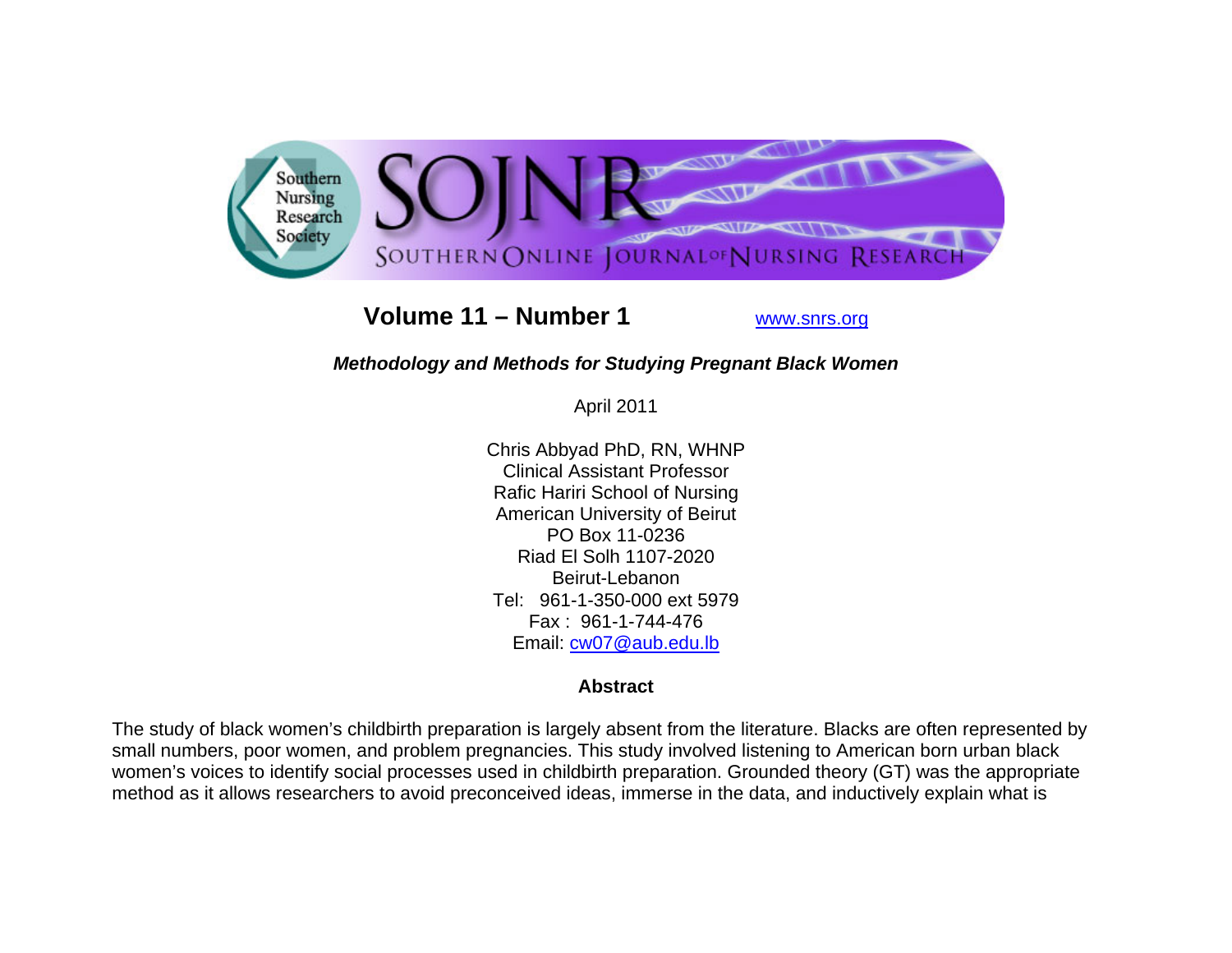important to a particular population. GT is also useful in studying little known phenomena. Recruitment occurred through ads and the snowballing technique. Five focus groups and two individual interviews were used for data collection which took place at a local community clinic. Dialogue and storytelling were useful in gathering rich data. Continuous data analysis allowed interrelated concepts to emerge as part of a framework explaining and predicting the phenomenon. The prescribed procedures resulted in a theory which explicates the social processes of childbirth preparation used by black women under a variety of conditions. This article addresses only methodology and methods used and not the theory that emerged. Study design, data collection procedures, recruitment, analysis procedures, bias, and the researcher's experience with using GT are also addressed.

**Keywords:** qualitative research, grounded theory, focus groups, childbirth preparation, black women, vulnerable population

# *Methodology and Methods for Studying Pregnant Black Women*

# **Background**

The study of black women's childbirth preparation is largely absent from the literature. Blacks are often represented by small numbers, poor women, and problem pregnancies. For example, Stamler<sup>1</sup> interviewed 7 married, Caucasian, employed pregnant women, and Maestas**<sup>2</sup>** interviewed 42 Caucasian women who had attended childbirth classes. In other studies, birthing knowledge was explored by Davis-Floyd**<sup>3</sup>** in 100 well-educated, middle class, white, first time mothers, and by Svensson, Barclay, and Cooke**<sup>4</sup>** in a study of 205 couples of Anglo descent, who were educated and employed. Lothian**<sup>5</sup>** interviewed 19 white women regarding their experience home birthing.

In the only report of its kind, engaged mothering was a process identified by Sawyer<sup>6</sup> in her grounded theory study of 17 first time mostly married, employed, college-educated middle class black women. Armstrong**<sup>7</sup>** assessed usefulness of childbirth classes in eight urban women who were mostly poor, black, unmarried, and under age 24, with first time high risk pregnancies. Similarly, preparation for motherhood was investigated in an ethnographic study of 15 poor, urban, black women.**<sup>8</sup>** Schaffer**<sup>9</sup>** described a childbirth program for women who were teens, drug abusers, victims of domestic violence, or contemplating adoption whose race was unknown. In a large study (*n*=1,583) with 9% black women,**<sup>10</sup>** and a follow up study**<sup>11</sup>** childbirth preparation was one of the items investigated.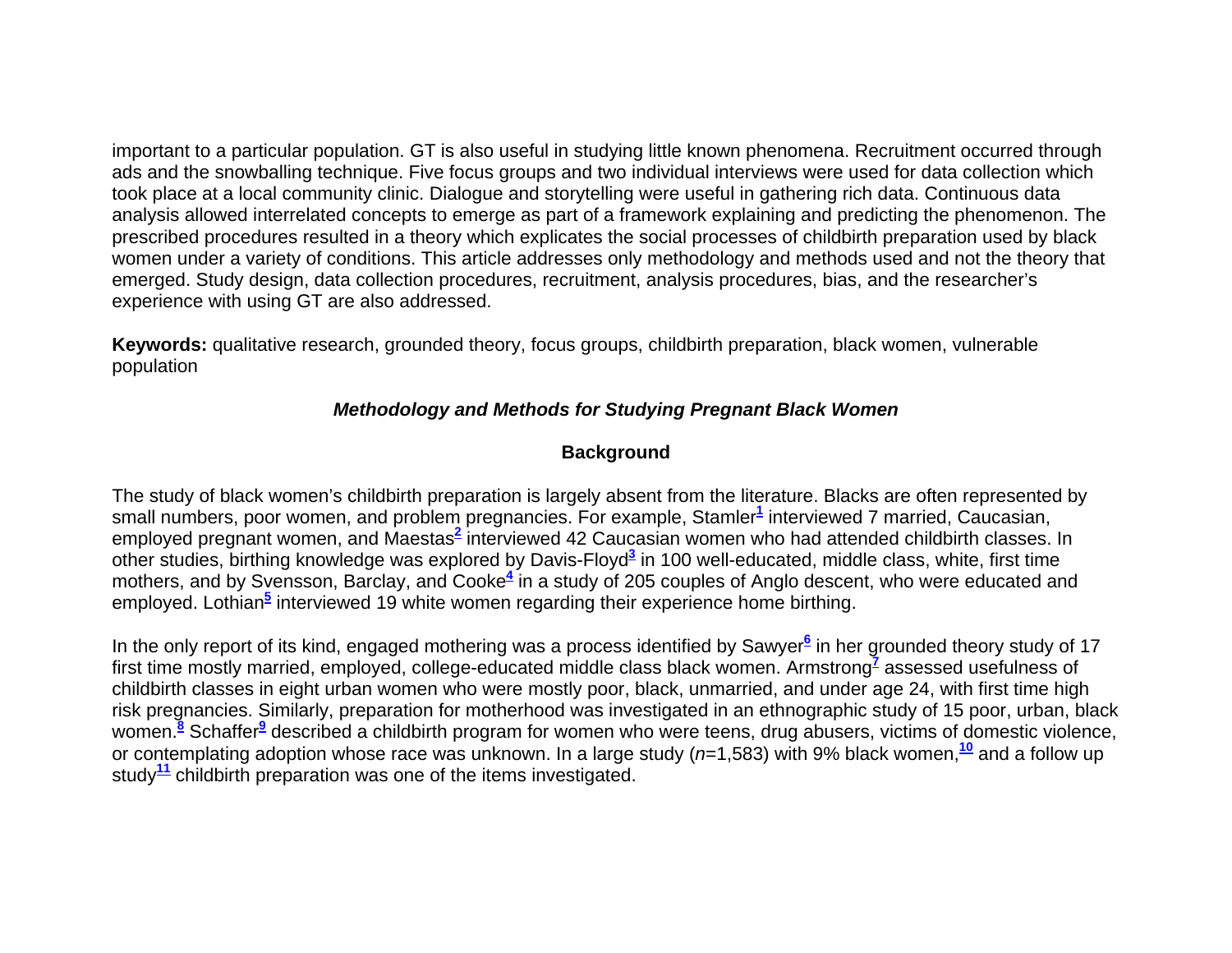Prenatal topics were studied by Vonderheid, Montgomery, and Norr<sup>12</sup> in 157 low income multiparous women of whom 70% were black. Hulsey**<sup>13</sup>** investigated use of a pregnancy support web site for low income black women. Savage**<sup>14</sup>** explored first pregnancy labor and birth preparation, of two blacks and seven Caucasians while Berman**<sup>15</sup>** explored the prenatal education needs of minority women, who were mostly Latin American immigrants. Recently, Novick et al.**<sup>16</sup>** interviewed 21 women of whom 18 were low income blacks about their group prenatal care. These studies indicate that many works investigating childbirth preparation often do not include adequate numbers of black women or do not include mainstream black women's experiences.

Because blacks are poorly represented in the childbirth literature, this study aimed to listen to US born urban black women's voices to determine social processes used in childbirth preparation. A qualitative approach using grounded theory (GT) was deemed appropriate. This article only addresses methodology and methods used and not the emergent theory. Study design, data collection procedures, recruitment, analysis procedures, bias, and the researcher's experience with using GT are also included. Findings from the grounded theory study will be reported elsewhere.

## *Reasons for Selecting Grounded Theory*

Qualitative research transmits valuable information about human interaction.**<sup>17</sup>** Each method, methodology, or mix thereof is justified in light of each study's context.**18,19** Qualitative studies of pregnancy, childbirth, or parenting experiences are common in maternity nursing. Grounded theory, in particular, has been used to study pregnant women.**<sup>20</sup>**

Researchers who use GT methodology attempt to discern theories related to a particular phenomenon or process by suspending a priori ideas. Theory emanates from data, a term referred to by Glaser and Strauss as grounded.**20,21** Areas about which little is known lend themselves to GT. Strauss in particular believed that GT could uncover the complexity and variability of phenomena. A phenomenon might be a process, an occurrence, an event, or a happening that is significant to a group of people. Strauss realized that people act based on the meaning an action holds for them and that there are interrelationships between context and action. Corbin added that the goal is to relate structure, or the circumstances in which phenomena occur, with process. Process is defined as the actions and interactions of people in response to the phenomena.

Preparation for childbirth is an experience that has been well studied. Various aspects of childbirth preparation, such as sources of knowledge, social support, and factors impacting preparation have been examined. What has not been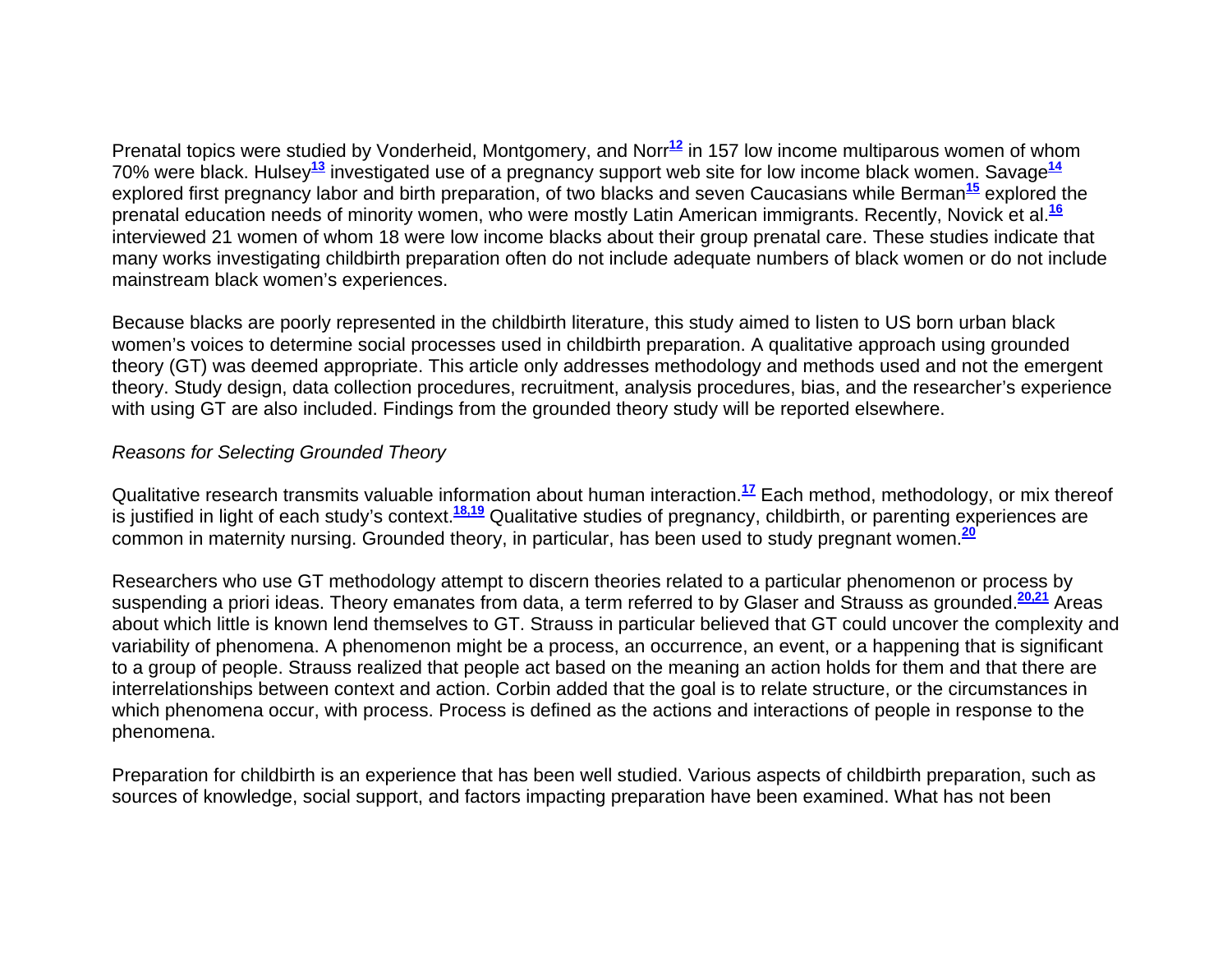adequately addressed in the childbirth literature is preparation of minority women, in particular black women. While black women's birth preparation may be similar to other groups of women, the social context in which black women live may be very different than that for others. This suggests the need for a GT study to examine the process of childbirth preparation of black women living in a context of racism and discrimination. Of interest are the actions and interactions of black women with their environment and their subsequent influence on ways in which these women prepare for the birthing experience. Results from other qualitative methods may be equally valuable but are not designed to identify conditions, actions or interactions, and consequences associated with this phenomenon. Furthermore, interrelated concepts which are part of a framework to explain and predict the phenomenon of childbirth preparation in black women can only come through the use of GT. Clinically, understanding the phenomenon of childbirth preparation allows for better communication and understanding between clients and providers. It also can result in the development of appropriate care strategies.

### *Historical overview*

In the past, some black research participants have been victims of unethical experimentation. The most quoted examples include the Tuskegee Syphilis Study**22,23** and gynecologic experimentation on black women by Marion Sims. This led some blacks to distrust researchers. In addition, blacks may have experienced racial bias in healthcare further dissuading them from health research participation.**24-26** Thus, past abuses and perceived discrimination are the two main barriers to enrollment in clinical research.**24,27** Researchers should be sensitive and consider racism as may influence the lives of black women.**28,29**

In general, blacks recognize the usefulness of research and indicate willingness to participate especially when complete information is presented in clearly understood terms.**30,31** Other factors which affect research participation are: assurance of privacy and confidentiality, perception of low risk, trust in the researcher,**31,32** incentives such as free gifts or monetary reimbursement, and flexible scheduling.**22,31** Individuals are most willing to participate if the research is non-invasive, or involves group discussion or completion of a survey. Finally, researchers must be proactive in addressing scientific misconduct. Concerns and fears by participants around racism and mistrust in the healthcare systems and larger society must be addressed as legitimate.**<sup>31</sup>** Thus, it was important in this study to mirror these concerns as noted in the data collection procedures.

# **Study Design**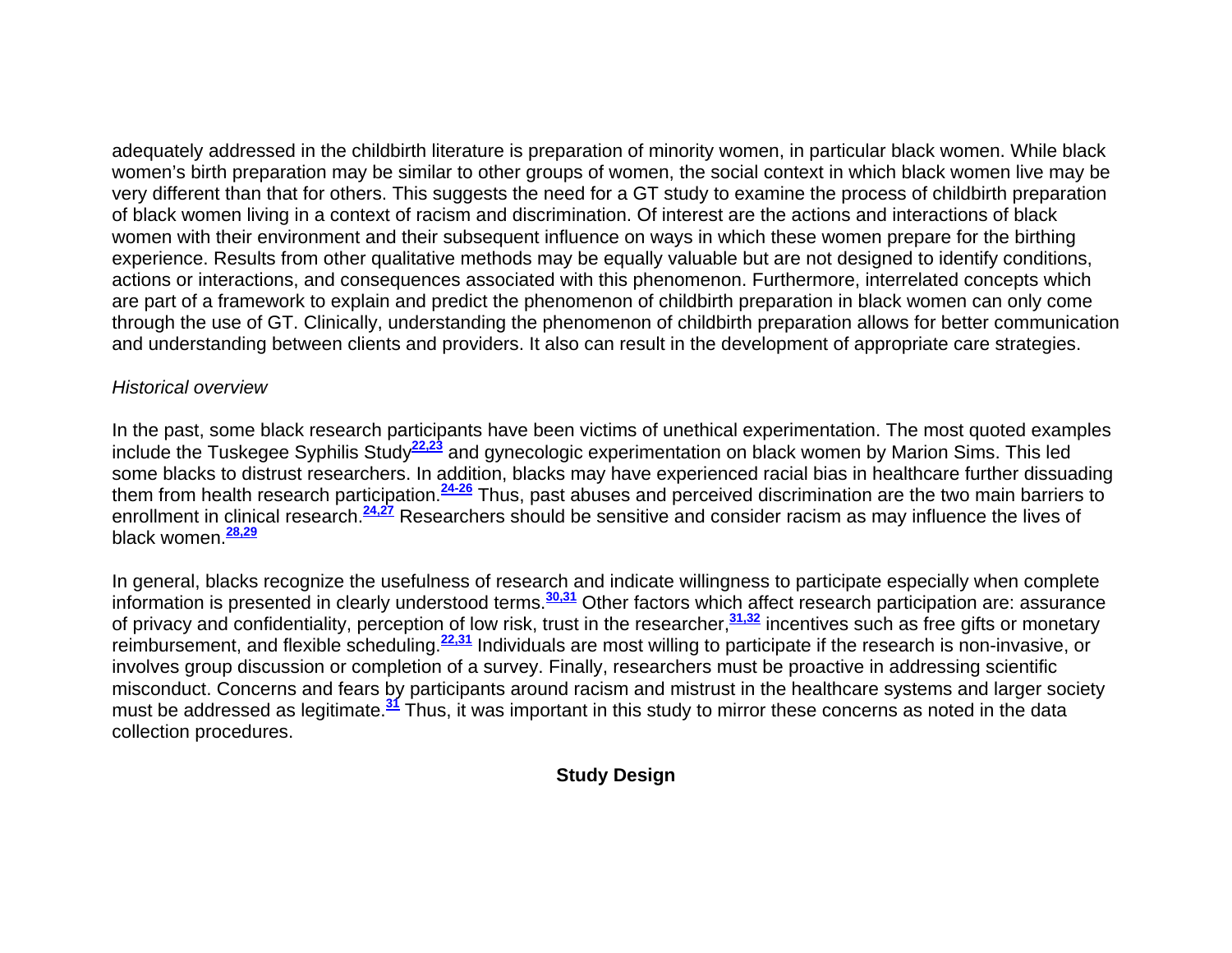This study used qualitative methods to explore black women's preparation for birthing. Techniques and procedures for data collection and analysis followed the guidelines set forth by Strauss and Corbin.**<sup>20</sup>** Data collection occurred through individual and focus group interviews until theoretical saturation had occurred and nothing more could be learned. Analysis occurred concurrently with data collection, using an inductive process to interpret participants' meanings, organize them into like properties and reassemble them into a theory.

#### *Methods*

Data collection began with participant recruitment through radio, internet, and newspaper ads, as well as flyers at local churches and hair salons. Those who met inclusion criteria and who volunteered to participate were mailed a research packet. A date was set for their participation in a focus group with five to seven other women. While it was estimated that three to five focus groups would be needed to gather enough data, sampling was dictated in part by the emerging theory. Theoretical sampling and theoretical saturation determined the actual number of focus groups. Thus when a variety of individuals had participated and no new themes emerged following the fifth focus group and two individual interviews, sampling was deemed adequate and no new focus groups were scheduled. Focus groups were led by a black moderator who asked semi-structured interview questions while the researcher recorded field notes. Each focus group session was audio taped lasting 90 minutes. The total time for all study activities was two hours. Because sitting for two hours takes a physical and emotional toll on third trimester pregnant women, and because some of the participants traveled some distance to attend the research session, each participant was compensated \$60.

Prior to the focus group discussion, the researcher introduced herself, explained her interest in this topic, and gave a review of the research purpose and procedure. She told the participants about the study and the importance of results in helping providers better meet the needs of pregnant black women. Participants were then told that the purpose of the research was to elicit responses to a group of semi-structured questions around the process of preparation for birthing. Their participation and responses were encouraged, but they were told not to feel pressured to respond in any particular way. Any answer they gave would be viewed as a valued response. The interviewer would ask further probes to elicit better understanding, clarify a response, or validate a perception. Furthermore, each participant was reminded that she had the right to participate as little or as much as she desired and could elect to terminate the session at any time. Remuneration was offered even if a participant elected to withdraw before the session ended.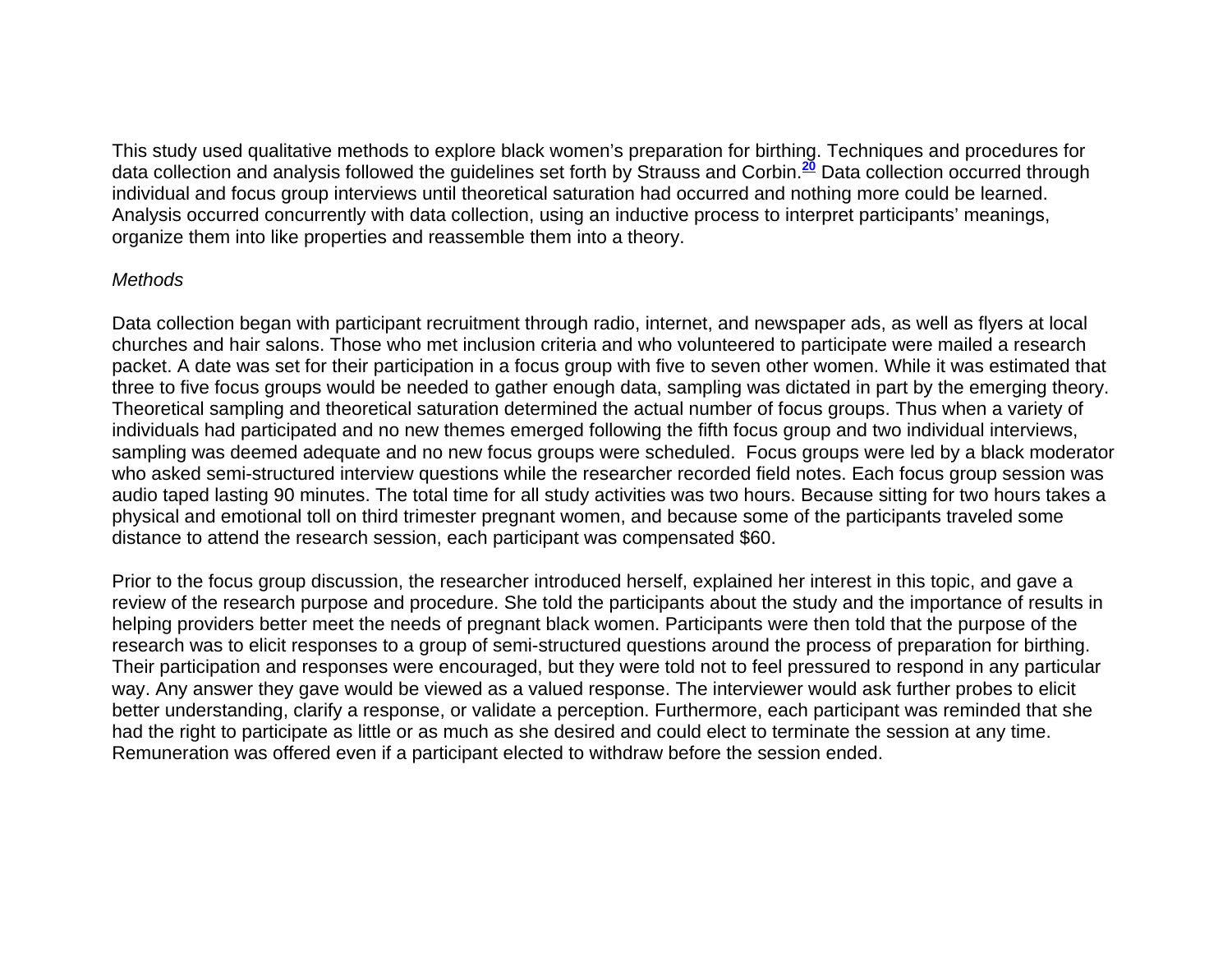Participants were reminded that each session was being audio taped, but that pseudonyms would be used in reporting the research results. Participants were also asked to use their chosen pseudonym during the focus group discussion in order to further guard privacy. Furthermore, audio tapes would be erased once the research was concluded. Any hand written notes taken during the sessions would be shredded and destroyed at the completion of the project. All research materials would be kept in a locked cabinet in the researcher's office for the duration of the study. Participants were then asked to sign the consent form.

Once the focus group discussion had ended, participants were asked to complete a demographic questionnaire. They were asked if they preferred to fill out the form independently or have the interviewer write the responses. Once the demographic form was completed, the participants were thanked for their time, reminded that they could elect to receive the written research results and give written feedback on the proposed theory. The women were then thanked and paid \$60 for their participation.

Collection of data was accomplished primarily through focus groups. The women were told during recruitment that the session would be led by a black moderator with experience conducting focus groups who herself has given birth several times. The researcher was likewise to be present to answer questions about the research and to take field notes. Field notes were described to the participants as recordings of nonverbal behavior, the setting in which the research occurred, and the researcher's thoughts and observations. Individual interviews were conducted when women signed up for focus groups but were the only ones who showed up at the research site for the scheduled focus group. These women, by mutual agreement with the researcher, were individually interviewed, on an agreed upon date and time by the primary investigator.

Focus groups and individual interviews for this study were conducted in a conference room at a neighborhood clinic with ample parking. A snack was provided to promote a casual atmosphere, allow for informal discussion prior to the focus group session, provide an opportunity for group nurturance**<sup>28</sup>** and as a way to meet the moderator and researcher.

#### *Advantages*

Focus groups represent a research tool that offers a fast, inexpensive, and expedient way of data collection simultaneously from several people.**<sup>33</sup>** Examination can be made of not only what people think but of the dynamic interactions of the group.**<sup>34</sup>** Focus groups work best when the topic is narrowly focused and when it is of interest to both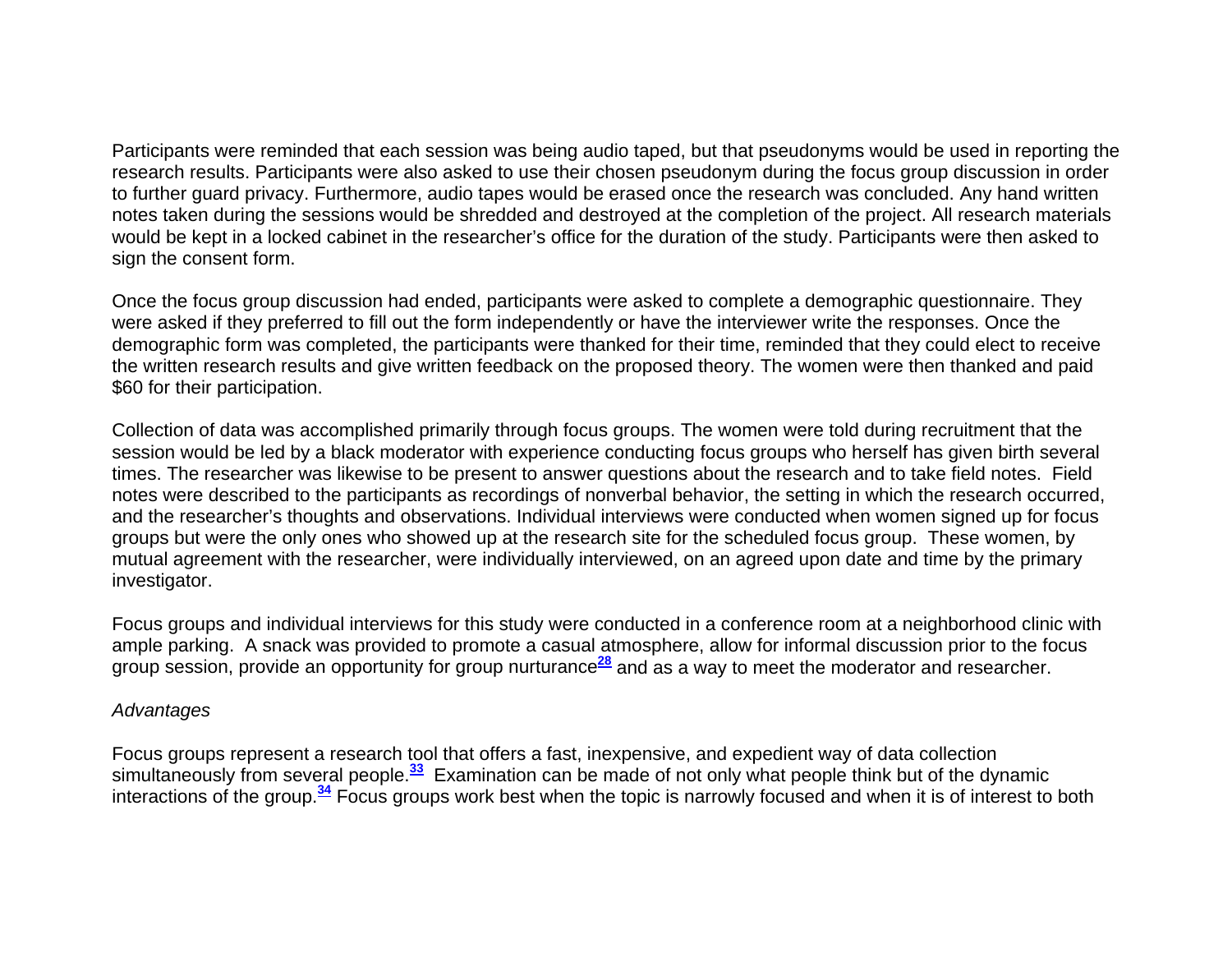the researcher and the research participants.**<sup>35</sup>** Advantages of focus groups are that they do not discriminate against people who cannot read or write and can encourage participation from those less comfortable with face-to-face interviewing. The disadvantage of having a group process is that it may silence or reduce alternative points of view and compromise confidentiality.**<sup>36</sup>**

For the focus group sessions and individual interviews, a guide composed of semi-structured questions was used. These questions were developed based on a review of the literature and input from six content experts regarding appropriateness of wording, content and scope.

The demographic form that was administered was developed to describe socio-demographic characteristics of participants. Demographic data included: age, parity, number of prenatal care visits, marital/partner status, educational level, self-described socioeconomic status, and employment status.

### *Inclusion/Exclusion Criteria*

As with theoretical sampling, Strauss and Corbin<sup>4</sup> noted that inclusion criteria for a study cannot be decided a priori, except for initial participants. Rather, who should be included in a study is guided by the constant comparative method of data analysis. The only inclusion criteria for initial participants in this study were self-identification as an indigenous black woman, first pregnancy in the last four months, uncomplicated pregnancy (defined as requiring routine surveillance only), currently receiving prenatal care, and age 21 years or older. Teenagers were excluded as they are often in school, face their own developmental issues, have special childbirth and parenting classes provided through schools, and thus may not be representative of the average preparation for childbirth experience. While preparation for childbirth may occur throughout pregnancy, the third trimester is often when women with uncomplicated pregnancies intensify their preparation for childbirth and may even participate in childbirth classes.**<sup>21</sup>** The final sample included participants representing the diversity found among African Americans in terms of age, marital/partner status, education, and socioeconomic status.

Participants who responded to the advertisements and flyers and who contacted the researcher by phone were invited to participate in the research after further explanation about the study, determination that inclusion criteria had been met, and the researcher had identified herself as a faculty member and doctoral student at a university in the community. Additional questions and concerns were also addressed. For those women who agreed to participate, they were given a choice of times to meet. A cover letter and postcard were mailed giving details about the research and about the agreed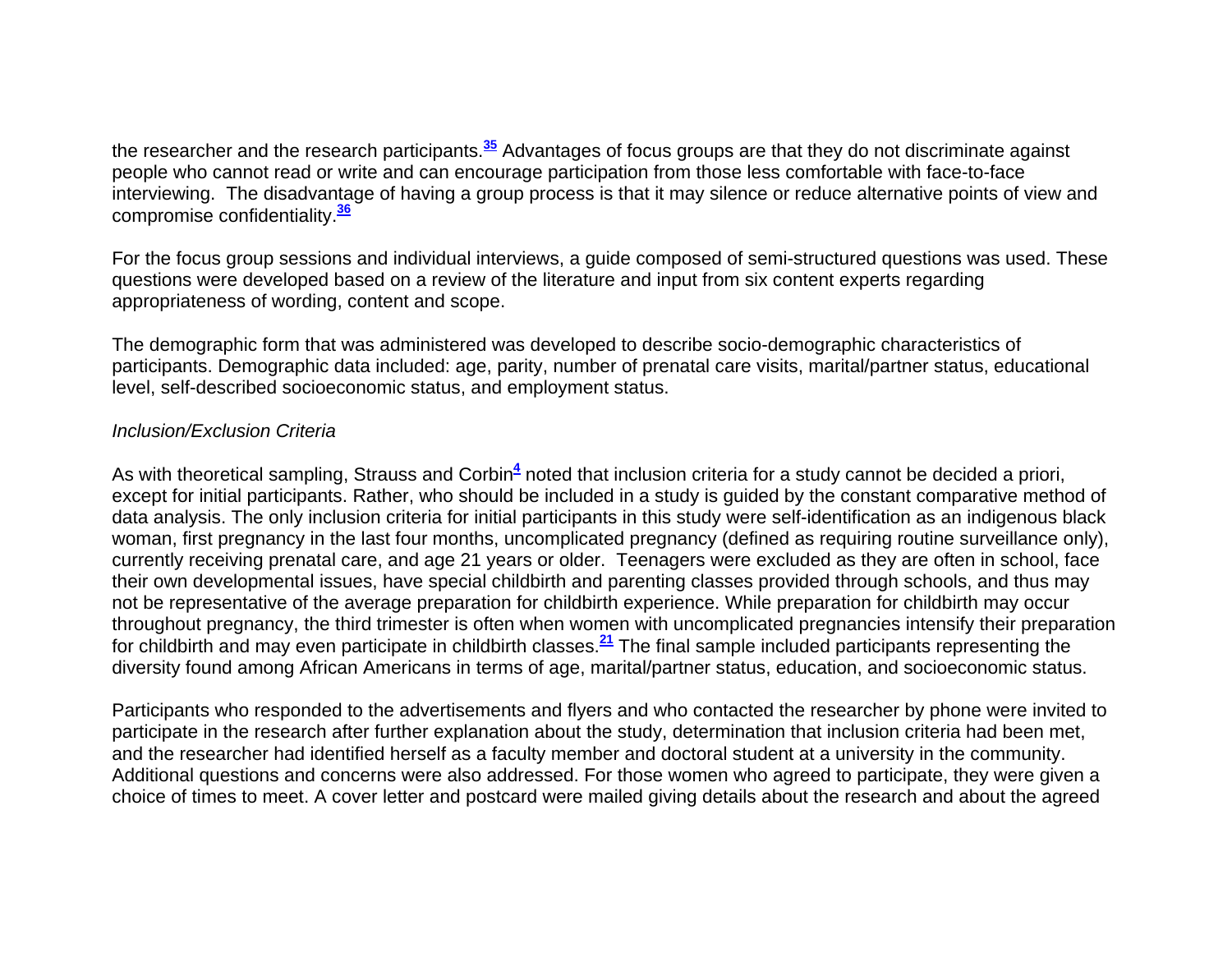time and place where the research was to be conducted. They were also mailed a consent form for them to read with instructions that it be discussed and signed after arrival for the scheduled research session. Copies of the consent form were likewise made available at the meeting site.

## *Recruitment/Retention*

Access to research participants was sought through several avenues. Strauss and Corbin**<sup>20</sup>** noted that sites chosen for sampling should be directed by the research question. Thus, sites chosen for this study were ones frequented by pregnant black women. While recruitment at prenatal healthcare facilities such as private practices, and community clinics, would have been ideal, more effective was the use of public media and other sites frequented by potential participants. Newspapers and radio stations serving the black community as well as churches and hair salons were targeted. These sites were contacted, appraised of the research, and asked to carry an advertisement or flyer inviting participation in the study. Once the ads had been aired and flyers disseminated, the snowball technique became helpful in recruiting participants. As women learned of the study through one another, they contacted the researcher to participate in the research.

### *Data Analysis*

Following completion of the focus group sessions, the moderator and researcher met to compare observations and impressions of the group dynamics and group process. The digitalized audio tapes were then sent to a professional transcription service for word processing. The moderator helped to clarify unclear dialogue or language unfamiliar to the researcher. A synopsis and feedback form was then mailed to the focus group participants who had volunteered to review them. These synopses were also reviewed by the moderator for accuracy. Two participants out of ten returned the feedback form about the synopsis of the session each had attended. Both commented that the synopses were accurate and nothing should be added.

As the written transcripts became available, they were reviewed by the researcher for accuracy. This was followed by data analysis. Based on recommendations by Strauss and Corbin**<sup>20</sup>** the three types of coding procedures used in developing the GT were: open coding, axial coding, and selective coding. In axial coding a key word is found which describes the meaning of each sentence. These are then grouped into initial categories. For example, there were many references by participants to physical and emotional changes in pregnancy which lead to the category of managing pregnancy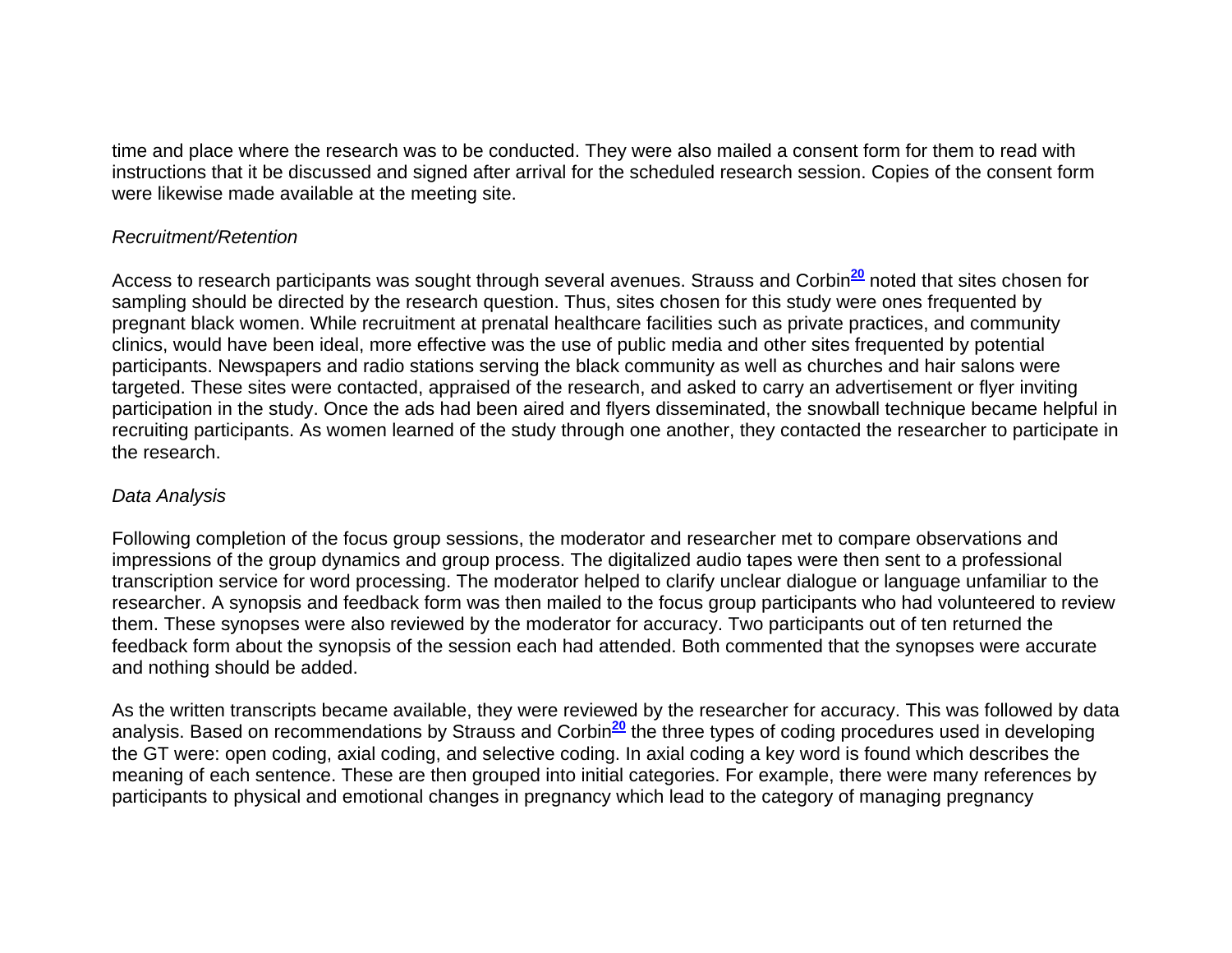symptoms. The sentence "It's frustrating moving and some days I'm fine or one minute I'm fine to be sitting there and then I look depressed face" was coded as "emotional lability."

Open coding was followed by axial coding during which the properties and dimensions of an identified category were detailed. Both open coding and axial coding occurred simultaneously as new data was compared to the old in substantiating the categories. An example of this process was the identification of "recognizing the need to know" as a category. This category was further subdivided into: finding role models/mentors; talking with mothers; and taking questions to healthcare providers.

During the final process of selective coding, previously identified categories were incorporated into the GT. The interrelationships among the different categories were identified and constructed to fit into a theory. The data was continuously compared with previous data and categories refined until what emerged was a GT of urban black women's preparation for childbirth. Memos and diagrams were also used to assist the researcher during this phase of data analysis.

Finally, an examination of the theory was made for internal consistency and logic. The question asked was, does the theory represent an abstraction of the data? Validation of this emerging theory occurred by comparing it to the data collected and being reassured that it explained most if not all of the variations. The focus group moderator functioned as an objective consultant and reviewed the data analysis and theory development for inconsistencies and errors. She agreed with the categories that had emerged and the labels attached to them and did not offer any changes. She also approved of the overall theory of "*weighing the impact on me*."

### *Bias*

Participants as well as researchers bring biases and predetermined beliefs to the research process. Therefore, researchers must be constantly alert to their own bias in the research process, especially with the analysis of data. This is especially important when working with vulnerable populations.**<sup>37</sup>** Researchers must acknowledge their personal biases and invite reviewers to identify lapses in objectivity.**21,37**

The investigator is a nurse with more than three decades experience working with childbearing families. During some of that time, she was employed as a nurse practitioner for a black obstetrician who provided services to a mostly black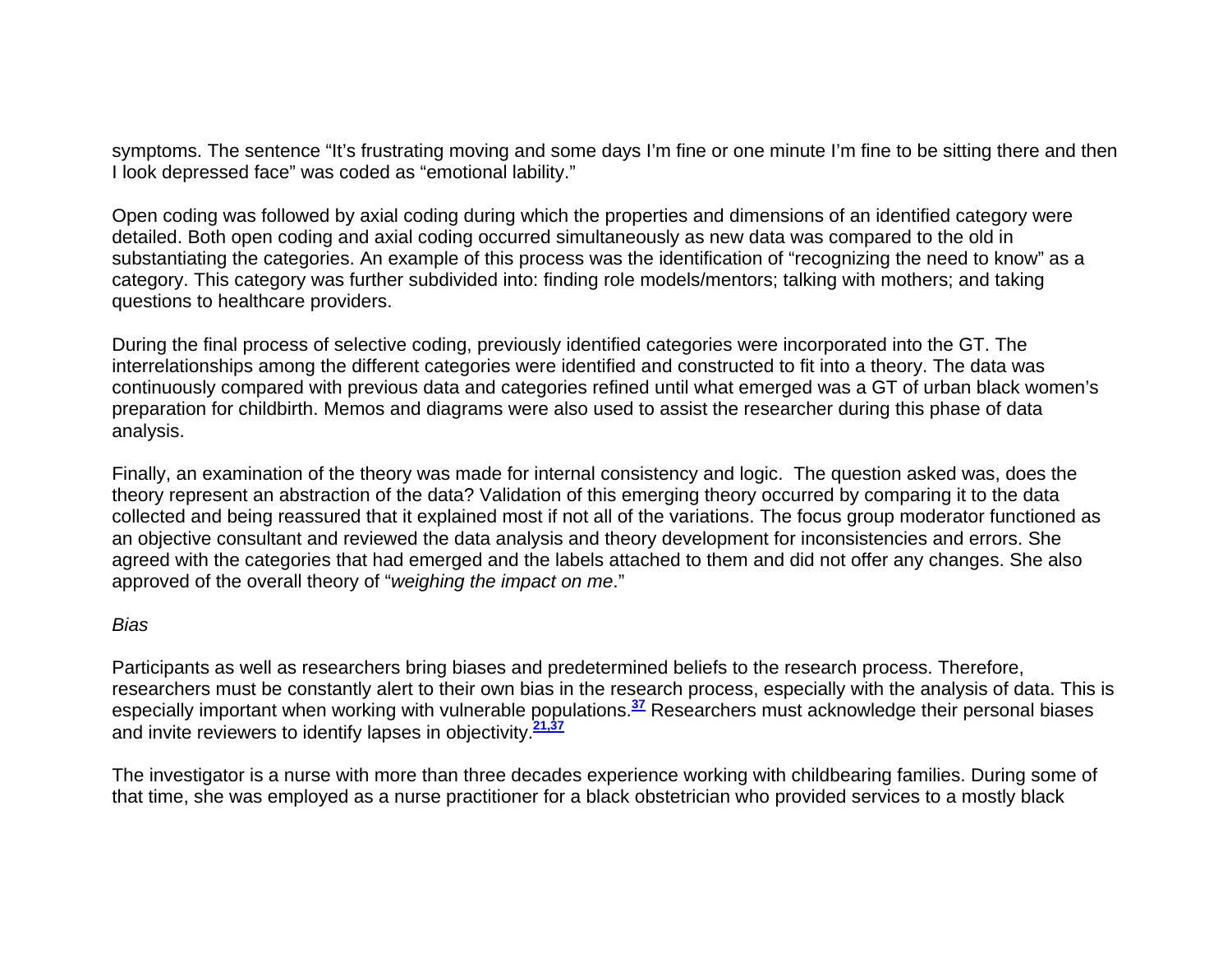pregnant population. What she learned to understand from working with this population was the range of life experiences these women had. There was no assumption that pregnancy was necessarily different from that of other ethnic groups. The researcher is a Scottish/Irish American who has been socialized by the larger white middle class society and as such is aware of several instances in which her behavior was racist, however inadvertent. The investigator, also a childbirth educator, believes that childbirth preparation classes can help women prepare for a hospital birth. Thus, during this study, it was important for her to be alert to how her background and belief systems might influence the research and participants.

In addition to identifying ways the investigator might influence the research, potential bias can also be managed by inviting independent outside experts to examine the research process. This involves a review of all aspects of the study for potential bias. Especially important is inspection of written transcripts, field notes, memos, and steps taken in data coding and data analysis.**20,21** For the purposes of this study, a panel of expert reviewers each with in depth knowledge of some facet of the study provided critical feedback. A nurse consultant also reviewed the theory for consistency and accuracy.

## **Findings**

The methodology of grounded theory was challenging but useful in discovering the phenomena of American born urban black women's childbirth preparation. The use of GT and the constant comparison method provided reassurances that a systematic method of analysis was being followed. In addition, with GT afforded a pursuit of depth to the delineated categories which may not have occurred with a different methodology. Validation of findings by the focus group leader, participants, panel of experts, and consultant further reaffirmed GT's usefulness in this study.

### *Recruitment*

Recruitment of eligible women was challenging. Radio advertising was successful, although many women who contacted the researcher did not meet the study's criteria. Advertisement through two internet sites yielded a large response, but only one mother met the study's criteria. Church staff posted flyers, but this did not appear to be a successful strategy. Many church officials stated that they did not have pregnant women in their congregations or that there were few such women. A member of one large church reported many pregnant women, however, in repeated visits to that campus, it was determined that most of the women were not first time mothers. Likewise, recruitment through hair salons and nail parlors was unsuccessful.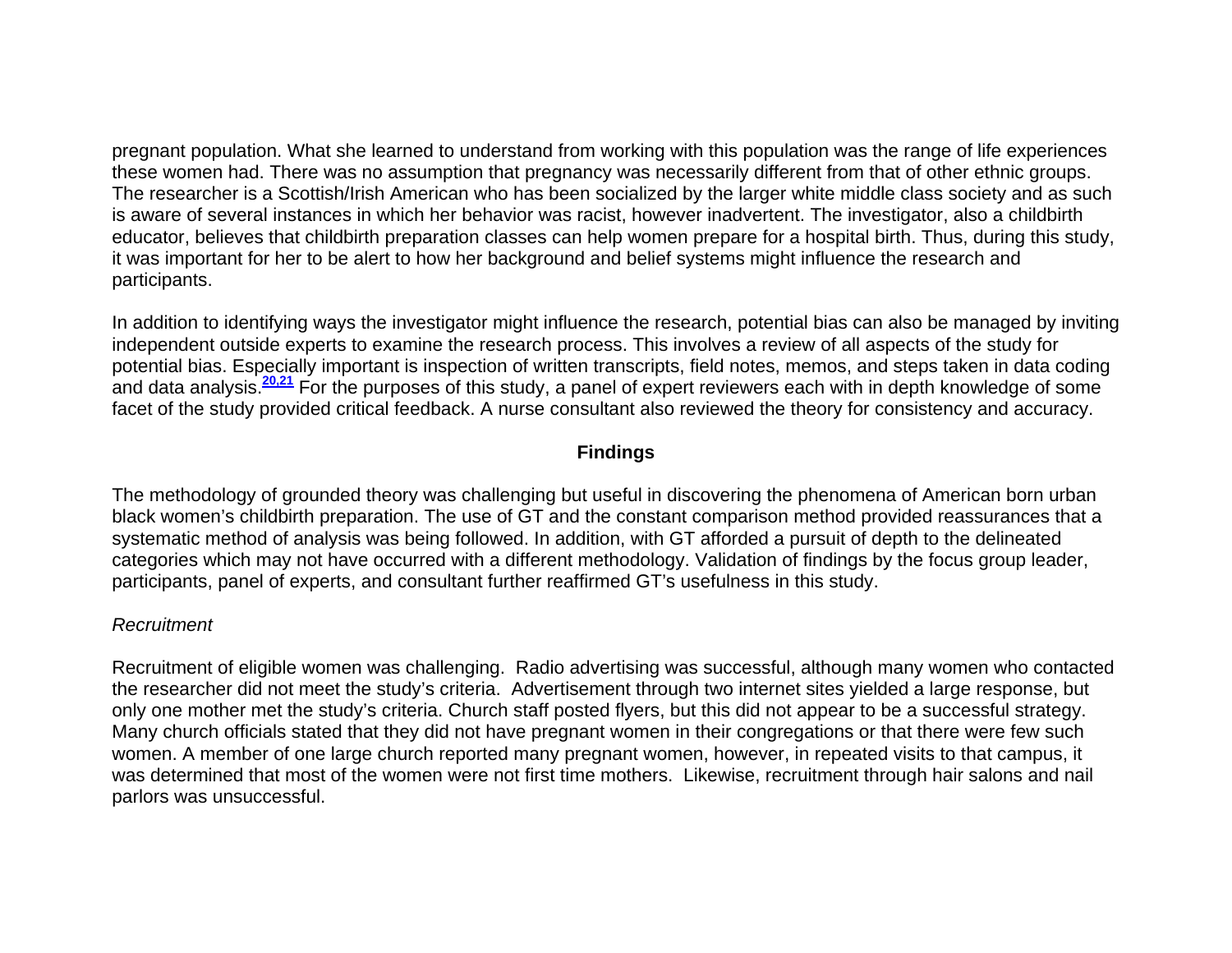The means that yielded the most participants was radio ads and snowball sampling. As they learned about the study, women contacted others to participate. Snowball sampling was used to recruit several women from physician's offices and at least three women were recruited through childbirth education classes. One woman volunteered to participate after hearing about the study through the postpartum group Mocha Moms.

Other recruitment barriers included using sites that may not have been convenient and attractive to participants. The ethnicity of the investigator may have been a factor. Several participants asked the primary investigator if the purpose of the study was to discover differences between blacks and whites. The investigator reassured some individuals that living in an environment of racism was of some interest. The question of comparison between black and white emerged in two focus groups. The PI addressed this issue prior to beginning each focus group session which may have contaminated the results. Of note, however, is that during the recruitment process, the PI had many long discussions with individuals in the black community about experiences of racism and in particular racism in healthcare. This may validate that racism and healthcare is an issue for some individuals in this black urban population.

During recruitment, the principal investigator learned that for some in the black community, there was a perception that university had a poor reputation. While the exact reasons for this were unclear, it seemed to be related to the lack of responsiveness to the black community's needs. This may also have hindered recruitment and study participation.

An additional problem with recruitment was the restrictive criteria for participation. Not only was it difficult to find first time mothers, but it was even more difficult to find mothers in the last trimester of pregnancy who had not experienced problems during pregnancy. It is unclear whether the pool of urban pregnant black women is small or whether the recruitment techniques needed to be revised. Perhaps the benefits of participation in this research were not communicated to potential recruits. Several individuals in the black community who were connected through churches were also unsuccessful in helping to find research participants. The study design should have included contacting and using of more individuals within the black community to assist with recruitment.

The net result of problems with recruitment was that the number of women recruited was less than anticipated. Furthermore, the researcher had hoped to have a large sample of middle class mothers reflecting the national demographics. Instead, 55% of the women stated that their income was adequate for their daily needs. Research results might have been different had the sample represented a larger number of middle class mothers. The term used for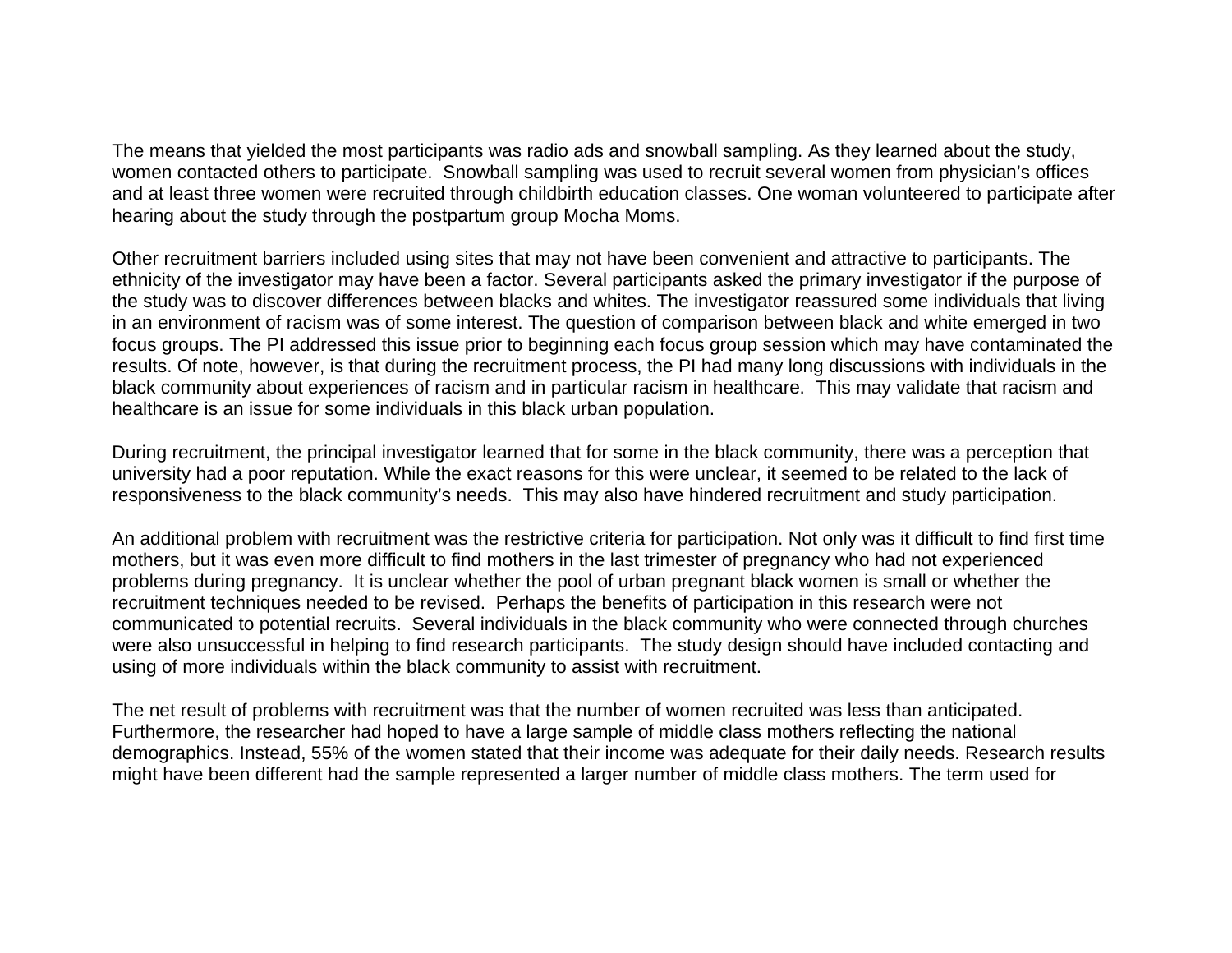income on the demographic form was "adequacy." A range of incomes to identify participants' socio economic status would have been better.

#### *Collecting Data*

The use of focus groups was successful in many ways. While initially reticent to participate in discussion, with the moderator's probing, the participants quickly began to share experiences. They were eager to discuss their experience with pregnancy and the moderator had to redirect the focus onto birth preparation. Sometimes, the participants were so enthusiastic in their discussions that they seemed reluctant to leave and stayed more than the two hours allocated for each group. In one instance, the group reluctantly left the meeting room after the conclusion of the focus group, but continued discussion in the parking lot.

While the intent was to have three to five focus groups with six to eight women in each group, recruiting participants was a challenge. Only one of the focus groups had seven women and the remaining had between two and five participants. When adequate numbers were scheduled for a focus group, some women did not appear. While some of the focus groups were held with small numbers of women, the discussion might have been more robust had the groups been larger. Further, several women participated very little in the discussion. As a result of these limitations, the findings of this research apply only to those who participated.

### *Presence of Primary Investigator*

Two individual interviews were conducted by the researcher without the moderator present. The presence of the white researcher may have inhibited the participants from full disclosure. For example, in one individual interview, the participant seemed reluctant to discuss issues around race. After much probing, she admitted to experiences of racism but did not have any specific stories of such encounters. This discussion might have been more forthcoming in the presence of a black interviewer. Conversely, the PI may have been biased in looking for racism where there was none or approaching the topic of bias in a manner that made participants uncomfortable.

During the focus groups, the researcher was present. The moderator and researcher discussed whether or not the presence of the researcher would inhibit dialogue around issues of race. Though the researcher did not sit at the oval table where the discussions took place, her presence alone may have restrained discussion. Participants did not volunteer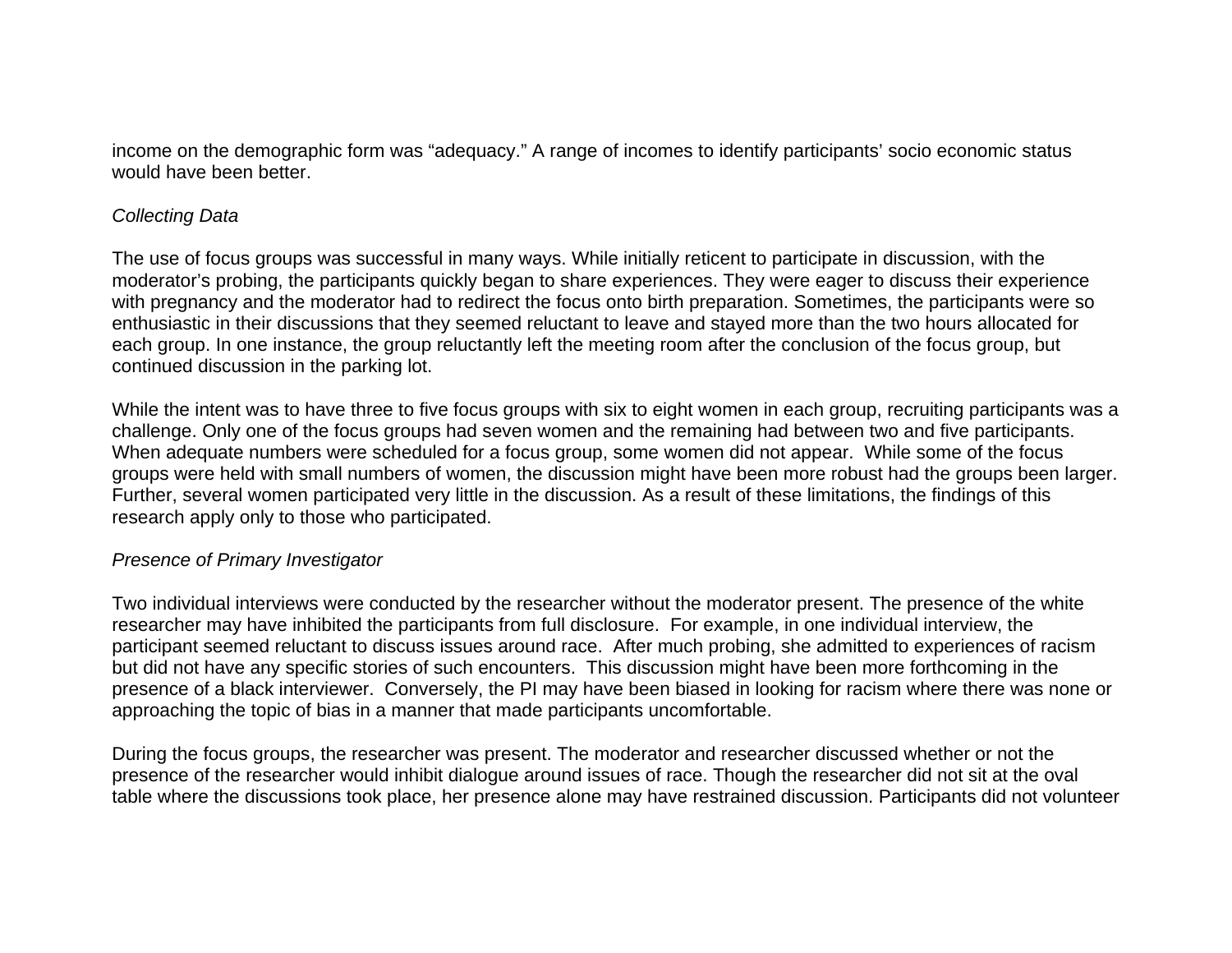information about whether or not the researcher seemed biased or inattentive to their stories. However, it would have been helpful to gather this information through anonymous means.

Finally, one multiparous research participant who accompanied her sister was inadvertently included in the study. The woman spoke at length about her first pregnancy, and her presence may have contaminated the results. In addition, she brought her preschooler with her and was somewhat distracted by his behavior. When the researcher removed the child from the room, the mother seemed unsure about this arrangement and came to check on him twice before she was satisfied. The impact of these disruptions on the group discussion is unknown.

### *The Moderator*

The moderator's presence was valuable in probing participant's responses, redirecting the discussion, and summarizing the dialogue's major points. She seemed well received by the participants, however, at times the moderator recounted stories of her own experiences and occasionally gave advice. Whether this was helpful in giving her validity in the eyes of the participants or contaminated the results is not known.

#### **Summary**

Grounded theory is an appropriate research methodology for studying the childbirth preparation process black women use in interacting with their environment. While certain issues may present themselves during the research process, most challenging are data collection and data analysis. Not only must the researcher adhere to prescribed procedures, but must also use creativity in arriving at a theory which explicates the process of birth preparation used by black women, under a variety of conditions.

#### **References**

- 1. Stamler, L. L. (1998). The participants' views of childbirth education: Is there congruency with an enablement framework for patient education? *Journal of Advanced Nursing, 28,* 939-947.
- 2. Maestes, L. M. (2003). The effect of prenatal education on the beliefs and perceptions of childbearing women. *International Journal of Childbirth Education, 18,* 17-21.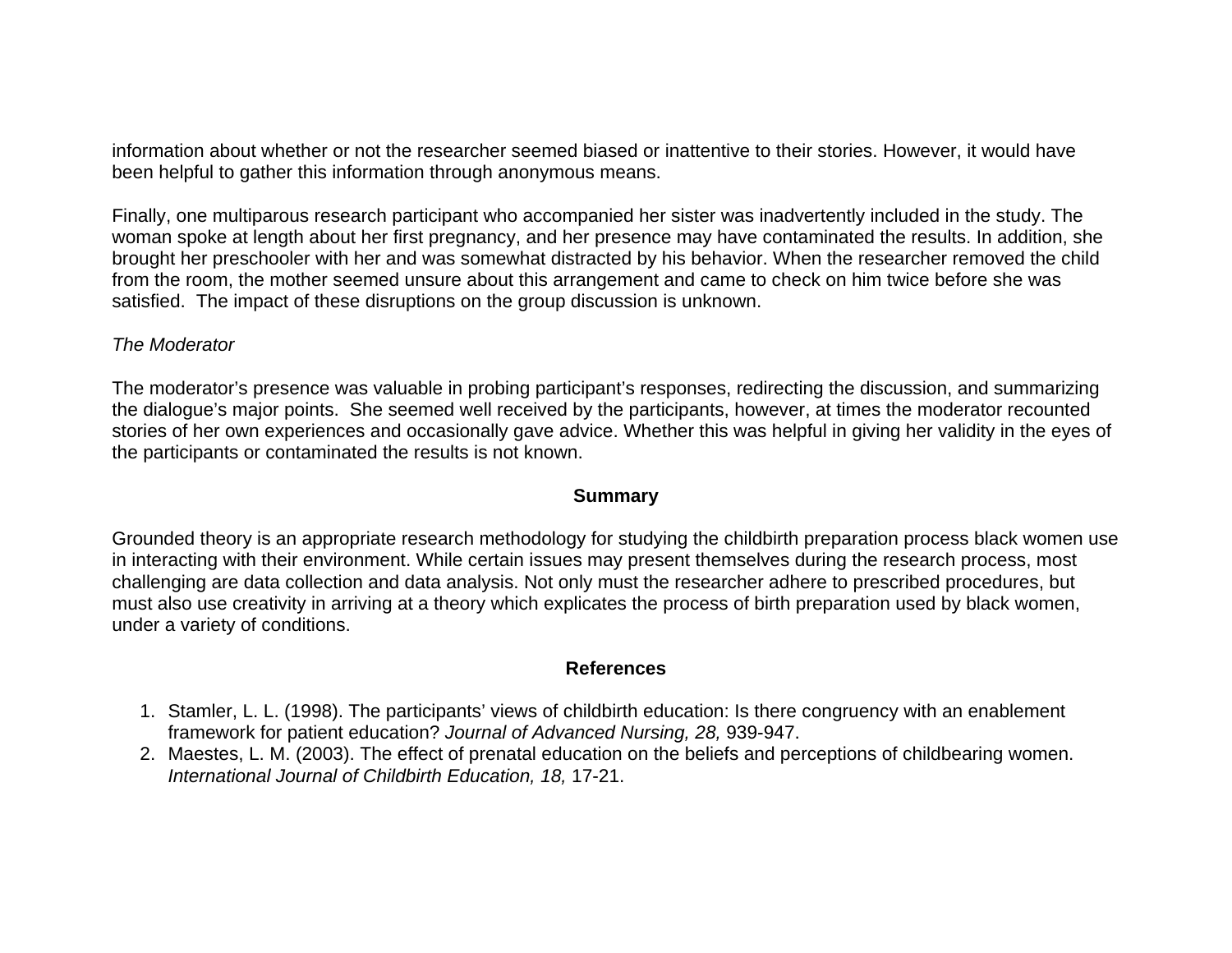- 3. Davis-Floyd, R. E. (2003). *Birth as an American rite of passage* (2nd ed*.*)*.* Berkeley, CA: University of California Press.
- 4. Svensson, J., Barclay, L., & Cooke, M. (2006). The concerns and interests of expectant and new parents: Assessing learning needs. *The Journal of Perinatal Education*, *15*, 18-27.
- 5. Lothian, J. A. (2010). How do women who plan home birth prepare for childbirth? *Journal of Perinatal Education*, *19*, 62-67.
- 6. Sawyer, L. M. (1999). Engaged mothering: The transition to motherhood for a group of African American women. *Journal of Transcultural Nursing*, *10*, 14-21.
- 7. Armstrong, E. M. (2000). Lessons in control: Prenatal education in the hospital. *Social Problems*, *47,* 583-605.
- 8. Underwood, G. J. (2000). Mothers and others: African-American women's preparation for motherhood. *The American Journal of Maternal/Child Nursing*, *25*, 86-91.
- 9. Schaffer, A. L. (2002). Prenatal education programs: Special challenges. *International Journal of Childbirth Education*, 17, 34-3.
- 10. Declerq, E. R., Sakala, C., Corry, M.P., Applebaum, S., & Risher, P. (2002). *Listening to Mothers I: Report of the first national U.S. survey of women's childbearing experiences.* Retrieved on January 18, 2011 from http://www.maternitywise.org.
- 11. Declercq, E. R., Sakala, C., Corry, M.P. & Applebaum, S. (2006). *Listening to Mothers II: Report of the second national U.S. survey of women's childbearing experiences.* Retrieved on January 18, 2011 from http://www.childbirthconnection.org/listeningtomothers/.
- 12. Vonderheid, S. C., Montgomery, K.S., & Norr, K.F. (2003). Ethnicity and prenatal health promotion content. *Western Journal of Nursing Research*, *25*, 388-404.
- 13. Herman, J., Mock, K., Blackwell, D., & Hulsey, T. (2005). Use of a pregnancy support web site by low-income African American women. *Journal of Obstetric, Gynecologic, and Neonatal Nursing*, *34*, 713-720.
- 14. Savage, J. S. (2006). The lived experience of knowing in childbirth. *The Journal of Perinatal Education*, *15*, 10-24.
- 15. Berman, R. O. (2006). Perceived learning needs of minority expectant women and barriers to prenatal education. *The Journal of Perinatal Education*, *15,* 36-42.
- 16. Novick, G., Sadler, L. S., Kennedy, H. P., Cohen, S. S., Groce, N. E., & Knafl, K. A. (2010). Women's experience of group prenatal care. *Qualitative Health Research*, Retrieved January 20, 2011 from http://qhr.sagepub.com/content/early/2010/08/04/1049732310378655.full.pdf.
- 17. Walker, D., & Myrick, F. (2006). Grounded theory: An exploration of process and procedure. *Qualitative Health Research*, *16,* 547-559.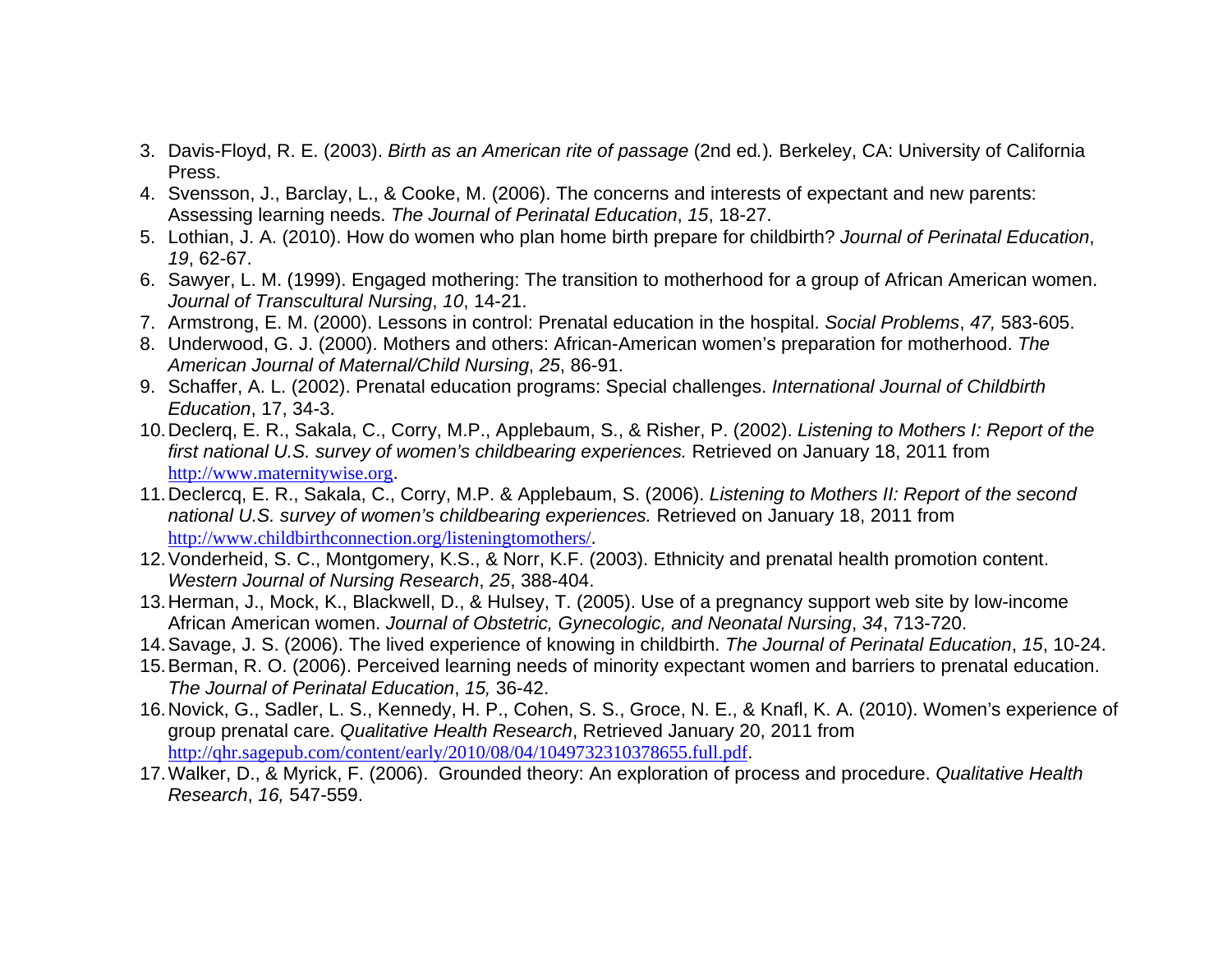- 18. Rolfe, G. (2006). Validity, trustworthiness and rigour: Quality and the idea of qualitative research. *Journal of Advanced Nursing*, *53,* 304-310.
- 19. Carter, S. M., & Little, M. (2007). Justifying knowledge, justifying method, taking action: Epistemologies, methodologies, and methods in qualitative research. *Qualitative Health Research*, *17*, 1316-1328.
- 20. Strauss, A., & Corbin, J. (1998). *Basics of qualitative research: Techniques and procedures for developing grounded theory*. Thousand Oaks, CA: Sage.
- 21. Creswell, J. W. (2006). *Qualitative inquiry and research design: Choosing among 5 traditions*. Thousand Oaks, CA: Sage Publications.
- 22. Mokwunye, N. (2006). African Americans, trust and the medical research community. *Online Journal of Health and Ethics*. Retrieved January 10, 2008 from http://ethicsjournal.umc.edu/ojs/viewarticle.php.
- 23. Patterson, A., Davis, H., Euhus, D., Neuhausen, S., Strong, L., & Tomlinson, G. (2005). Letter to the editor: Recruitment for breast cancer predisposition studies in an underserved African American population. *The Breast Journal*, *11*, 79-82.
- 24. Wasserman, J., Flannery, M. A., & Clair, J. M. (2007). Raising the ivory tower: the production of knowledge and distrust of medicine among African Americans. *Journal of Medical Ethics*, *33*, 177-180.
- 25. Kumanyika, S. (2006). Trust in healthcare: Seeing it from the other side. *Preventive Medicine*, *42,* 83-84.
- 26. Williams, D. R., & Mohammed, S. A. (2009). Discrimination and racial disparities in health: the evidence and needed research. *Journal of Behavioral Medicine*. *32,* 1-38.
- 27. O'Brien, R.L., Kosoko-Lasaki, O., Cook, C., Kissell, J., Peak, F., & Williams, E.H. (2006). Self-assessment of cultural attitudes and competence of clinical investigators to enhance recruitment and participation of minority populations in research. *Journal of the National Medical Association*, *98*, 674-682.
- 28. Banks-Wallace, J. (2000). Womanist ways of knowing. Theoretical considerations for research with African American women. *Advances in Nursing Science, 22,* 33-45.
- 29. Shambley-Ebron, D. Z., & Boyle, J. (2004). New paradigms for transcultural nursing: Frameworks for studying African American women. *Journal of Transcultural Nursing*, *15,* 11-17.
- 30. Corbie-Smith, G., Thomas, S. B., Williams, M. V., & Moody-Ayers, S. (1999). Attitudes and beliefs of African Americans toward participation in medical research. *Journal of General Internal Medicine*, *14,* 537-546.
- 31. Freimuth, V. S., Quinn, S. C., Thomas, S. B., Cole, G., Zook, E., & Duncan, T. (2001). African Americans' views on research and the Tuskegee Syphilis Study. *Social Science and Medicine, 52, 797-808.*
- 32. Topp, R. (2008).Including African Americans in health care research. *Western Journal of Nursing Research*, *30,* 197-203.